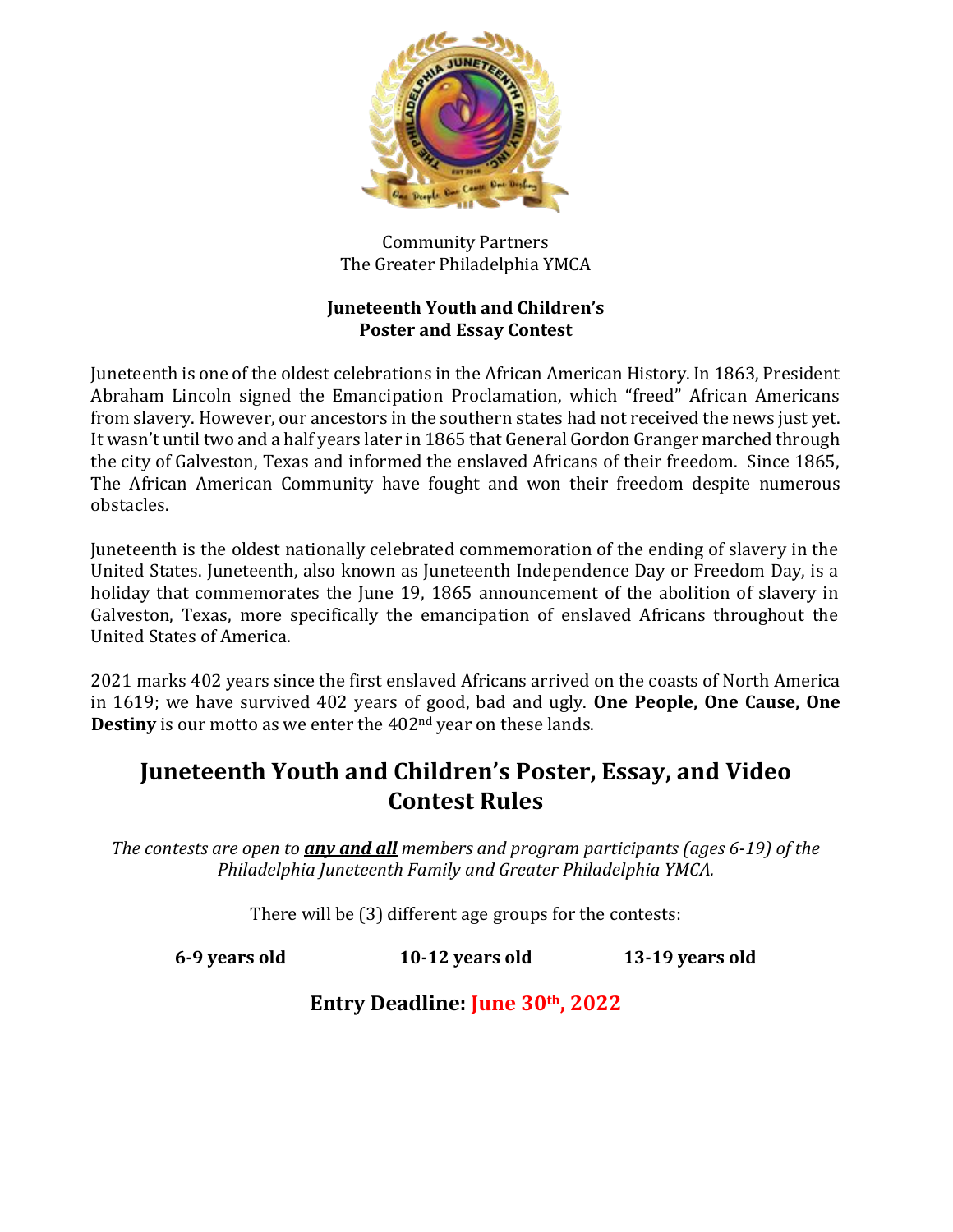### **Poster Themes: Juneteenth &** *One People, One Cause, One Destiny*

Example Ideas:

#### **Juneteenth Theme**

- o Pictures / drawings of African Americans gathered around to celebrate Juneteenth.
- o Drawing of the Official Juneteenth Flag
- *One People, One Cause, One Destiny*
	- o Drawing of the diaspora celebrating Juneteenth (African, African American and Caribbean descent)
	- o A Juneteenth flag being flown

| <b>Poster Prizes</b>         |                | Category                   |
|------------------------------|----------------|----------------------------|
| First Prize                  | \$125          | Age Group: 6-9 years old   |
| Second Prize                 | \$75           |                            |
| Third Prize                  | \$50           |                            |
| First Prize                  | \$250          | Age Group: 10-12 years old |
| Second Prize                 | \$100          |                            |
| Third Prize                  | \$50           |                            |
| First Prize                  | \$350          | Age Group: 13-19 years old |
| Mural Arts                   |                |                            |
|                              | Showcase and   |                            |
|                              | Internship TBD |                            |
| Second Prize                 | \$150          |                            |
| Third Prize                  | \$100          |                            |
| Fourth Prize                 | Juneteenth     | All Age Groups             |
| Certificate of Participation |                |                            |

 $1<sup>st</sup>$ ,  $2<sup>nd</sup>$  and  $3<sup>rd</sup>$  contest winners for each age group will showcase their posters and be acknowledged at the Greater Philadelphia YMCA. Everyone will also receive a certificate.

## **Essay Themes: Juneteenth**

Example Ideas:

- Juneteenth Theme
	- o Why is Juneteenth important today?
	- o Fictional account of enslaved Africans' reaction to first hearing they are free.
	- o Why should Juneteenth be a national holiday.

**Ages 13-19**: Video/Song/Rap/Spoken Word submissions, using any software, platform, or medium. One essay will be chosen to be published in the ACANA magazine.